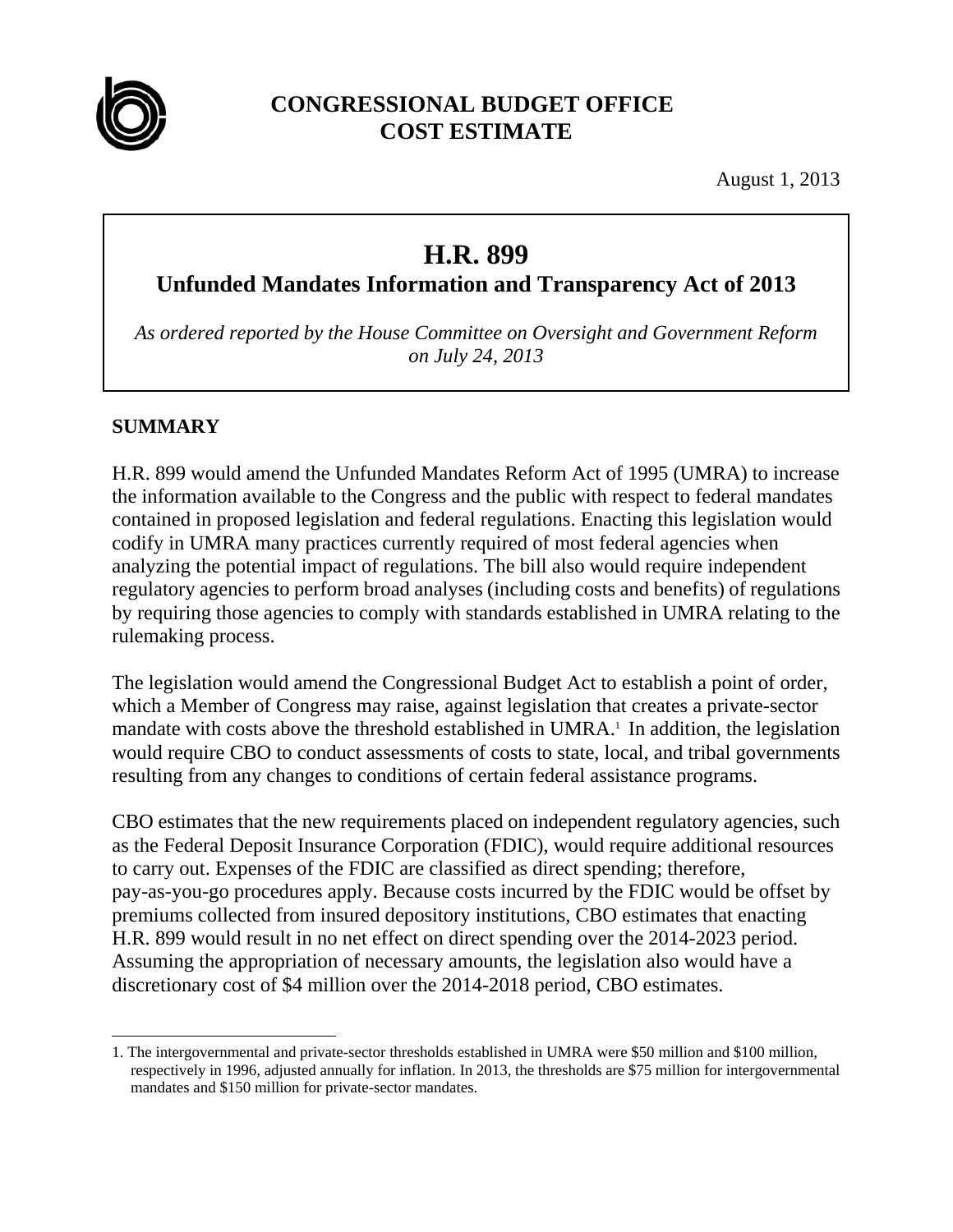CBO expects that several independent agencies would increase fees to offset the costs of implementing the additional regulatory activities required by the bill; thus, H.R 899 would increase the costs of existing mandates on public and private-sector entities that would be required to pay those fees. Based on information from the affected agencies, CBO estimates that the additional costs of those mandates would be small and would fall well below the annual thresholds established in UMRA for intergovernmental and private-sector mandates.

#### **ESTIMATED COST TO THE FEDERAL GOVERNMENT**

The estimated budgetary impact of H.R. 899 is shown in the following table. The costs of this legislation fall within budget function 370 (advancement of commerce) and other budget functions that contain spending for salaries and expenses.

|                                      |                                                           | By Fiscal Year, in Millions of Dollars |      |      |      |                 |  |
|--------------------------------------|-----------------------------------------------------------|----------------------------------------|------|------|------|-----------------|--|
|                                      | 2014                                                      | 2015                                   | 2016 | 2017 | 2018 | $2014-$<br>2018 |  |
|                                      | CHANGES IN SPENDING SUBJECT TO APPROPRIATION <sup>a</sup> |                                        |      |      |      |                 |  |
| <b>Estimated Authorization Level</b> | *                                                         |                                        |      |      |      | $\overline{4}$  |  |
| <b>Estimated Outlays</b>             | $\ast$                                                    |                                        |      |      |      | 4               |  |

Note:  $* =$  less than \$500,000.

a. CBO also estimates that enacting H.R. 899 would result in additional direct spending totaling less than \$500,000 annually. Because we expect FDIC premiums to increase to cover those costs, we estimate that net direct spending would not be significant.

#### **BASIS OF ESTIMATE**

For this estimate, CBO assumes that the legislation will be enacted late in 2013, that fees and premiums will be levied to cover the additional administrative costs incurred by some regulatory agencies, that the necessary amounts will be appropriated near the start of each fiscal year, and that spending patterns will follow historical patterns for regulatory analysis activities.

H.R. 899 would amend UMRA to codify certain practices currently required under several executive orders, including Executive Orders 12866 and 13563. (Those instructions require agencies in the executive branch to analyze the effects of regulations on state, local, and tribal governments and the private sector. For significant rules with an estimated annual effect on the economy of \$100 million or more, agencies must prepare detailed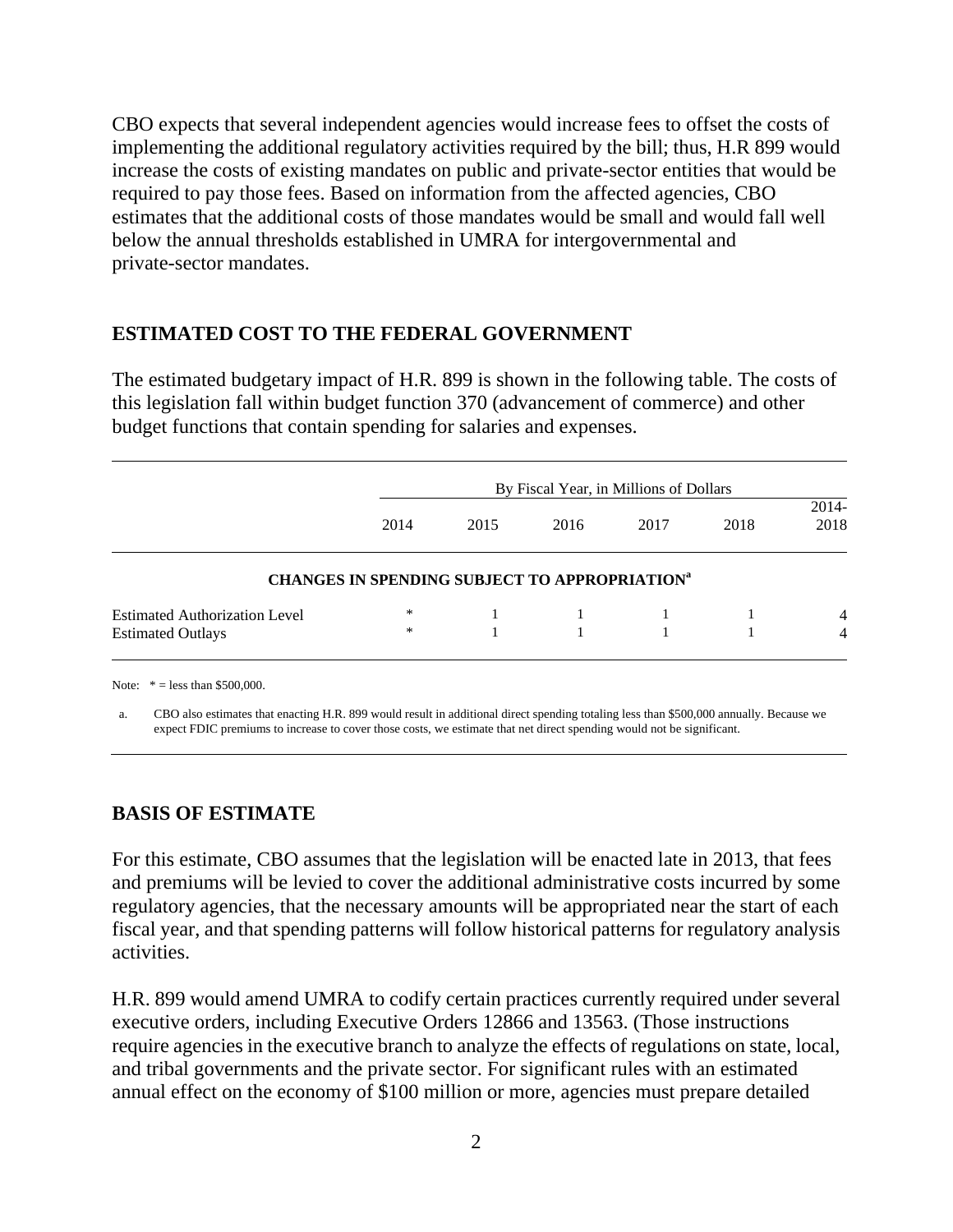cost-benefit analyses.) The legislation also would codify Executive Order 13579 and remove a provision in current law that exempts independent regulatory agencies, such as the FDIC, from complying with standards established in UMRA relating to the rulemaking process. Based on information from several agencies, CBO expects that the new requirements would increase the workload of independent regulatory agencies, requiring them to devote more resources to prepare broader analyses of regulations and to support judicial reviews and hearings pertaining to agency regulations.

#### **Spending Subject to Appropriation**

To meet the regulatory standards established in H.R. 899, CBO estimates that at least 12 independent regulatory agencies would face an increased workload and would eventually incur annual costs of about \$500,000, on average, per agency. We expect that it would take a few years to reach that level of effort, resulting in gross costs of \$18 million over the 2014-2018 period. Under current law, four of those agencies, the Federal Energy Regulatory Commission, the Federal Communications Commission, the Nuclear Regulatory Commission, and the Securities and Exchange Commission, are authorized to collect fees sufficient to offset their appropriation each year. CBO assumes that future appropriations would direct agencies to exercise that authority. Thus, CBO estimates that implementing the bill would have a net discretionary cost of \$1 million in 2014 and \$4 million over the 2014-2018 period, subject to the availability of appropriated funds.

H.R. 899 also would require CBO, at the request of any Chairman or Ranking Minority Member of a committee, to conduct an assessment of costs to state, local, and tribal governments resulting from any changes to conditions of federal assistance programs. CBO estimates that the costs to conduct any one such an assessment would probably not be significant; however, a sizable number of assessments prepared in any given year would increase administrative costs. Any such costs would be subject to the availability of appropriated funds.

## **Direct Spending**

CBO also estimates that the FDIC would incur additional costs totaling less than \$500,000 annually to implement H.R. 899. FDIC has the authority to collect premiums from insured depository institutions to support administrative expenses; therefore, CBO estimates that those increased costs would be offset over the over the 2014-23 period.

## **PAY-AS-YOU-GO CONSIDERATIONS**

The Statutory Pay-As-You-Go Act of 2010 establishes budget-reporting and enforcement procedures for legislation affecting direct spending or revenues. Expenses of the FDIC are classified as direct spending; therefore, pay-as-you-go procedures apply. Because costs